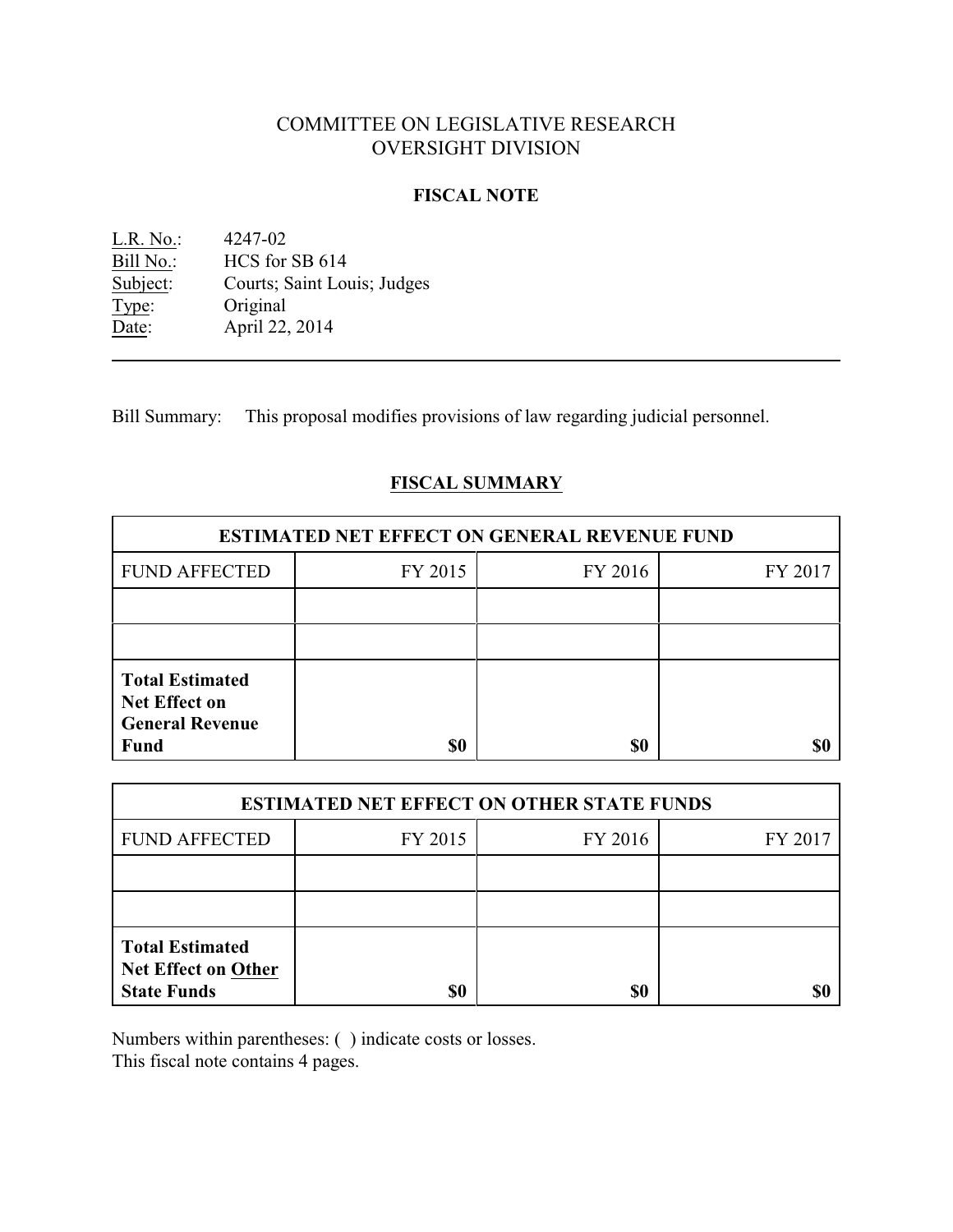L.R. No. 4247-02 Bill No. HCS for SB 614 Page 2 of 4 April 22, 2014

| <b>ESTIMATED NET EFFECT ON FEDERAL FUNDS</b>                        |         |         |         |  |
|---------------------------------------------------------------------|---------|---------|---------|--|
| <b>FUND AFFECTED</b>                                                | FY 2015 | FY 2016 | FY 2017 |  |
|                                                                     |         |         |         |  |
|                                                                     |         |         |         |  |
| <b>Total Estimated</b><br>Net Effect on All<br><b>Federal Funds</b> | \$0     | \$0     |         |  |

| <b>ESTIMATED NET EFFECT ON FULL TIME EQUIVALENT (FTE)</b>    |         |         |         |  |
|--------------------------------------------------------------|---------|---------|---------|--|
| <b>FUND AFFECTED</b>                                         | FY 2015 | FY 2016 | FY 2017 |  |
|                                                              |         |         |         |  |
|                                                              |         |         |         |  |
| <b>Total Estimated</b><br><b>Net Effect on</b><br><b>FTE</b> |         |         |         |  |

 $\Box$  Estimated Total Net Effect on All funds expected to exceed \$100,000 savings or (cost).

 $\Box$  Estimated Net Effect on General Revenue Fund expected to exceed \$100,000 (cost).

| <b>ESTIMATED NET EFFECT ON LOCAL FUNDS</b> |       |     |     |
|--------------------------------------------|-------|-----|-----|
| FUND AFFECTED                              | FY 20 |     |     |
| Local Government                           | \$0   | \$0 | \$0 |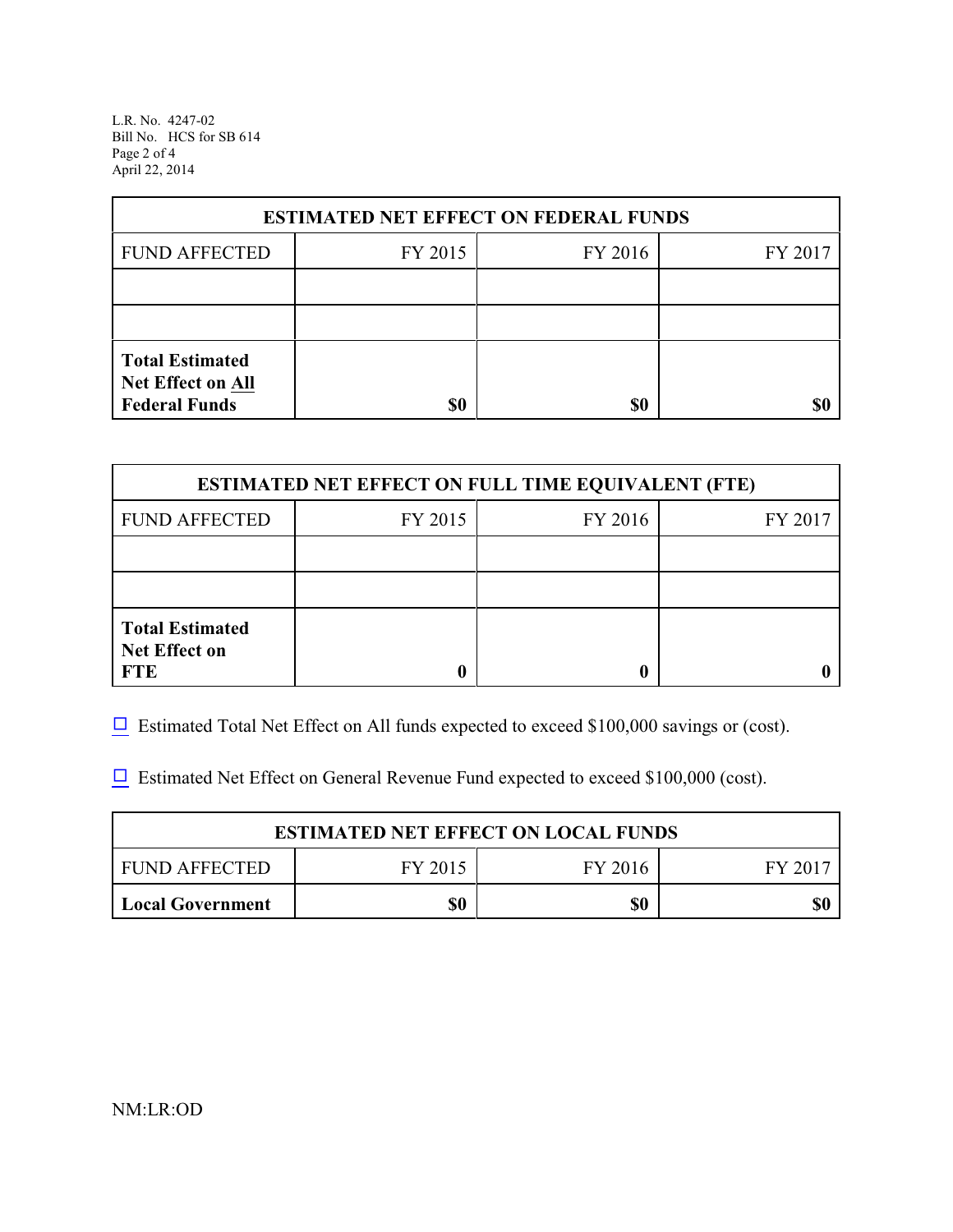L.R. No. 4247-02 Bill No. HCS for SB 614 Page 3 of 4 April 22, 2014

#### **FISCAL ANALYSIS**

#### **ASSUMPTION**

Officials at the **Office of the State Courts Administrator** assume no fiscal impact from this proposal.

Officials at the St. Louis City Circuit Clerk's Office and Jefferson County did not respond to **Oversight's** request for fiscal impact.

| FISCAL IMPACT - State Government | FY 2015<br>$(10 \text{ Mo.})$ | FY 2016    | FY 2017                       |
|----------------------------------|-------------------------------|------------|-------------------------------|
|                                  | <u>\$0</u>                    | <u>\$0</u> | $\underline{\underline{\$0}}$ |
| FISCAL IMPACT - Local Government | FY 2015<br>$(10 \text{ Mo.})$ | FY 2016    | FY 2017                       |
|                                  | <u>\$0</u>                    | <u>\$0</u> | <u>\$0</u>                    |

## FISCAL IMPACT - Small Business

No direct fiscal impact to small businesses would be expected as a result of this proposal.

#### FISCAL DESCRIPTION

The proposed legislation appears to have no direct fiscal impact.

This legislation is not federally mandated, would not duplicate any other program and would not require additional capital improvements or rental space.